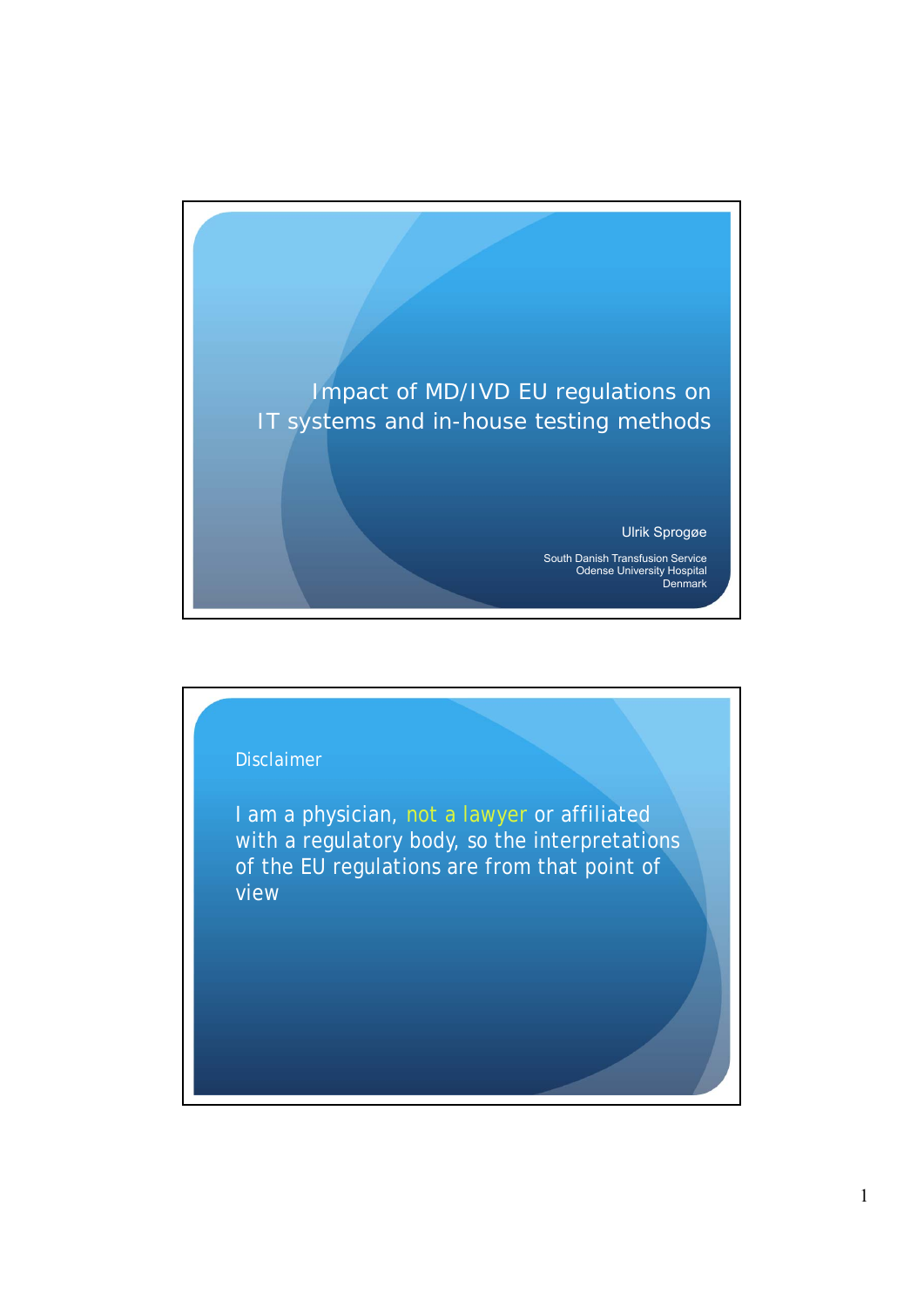

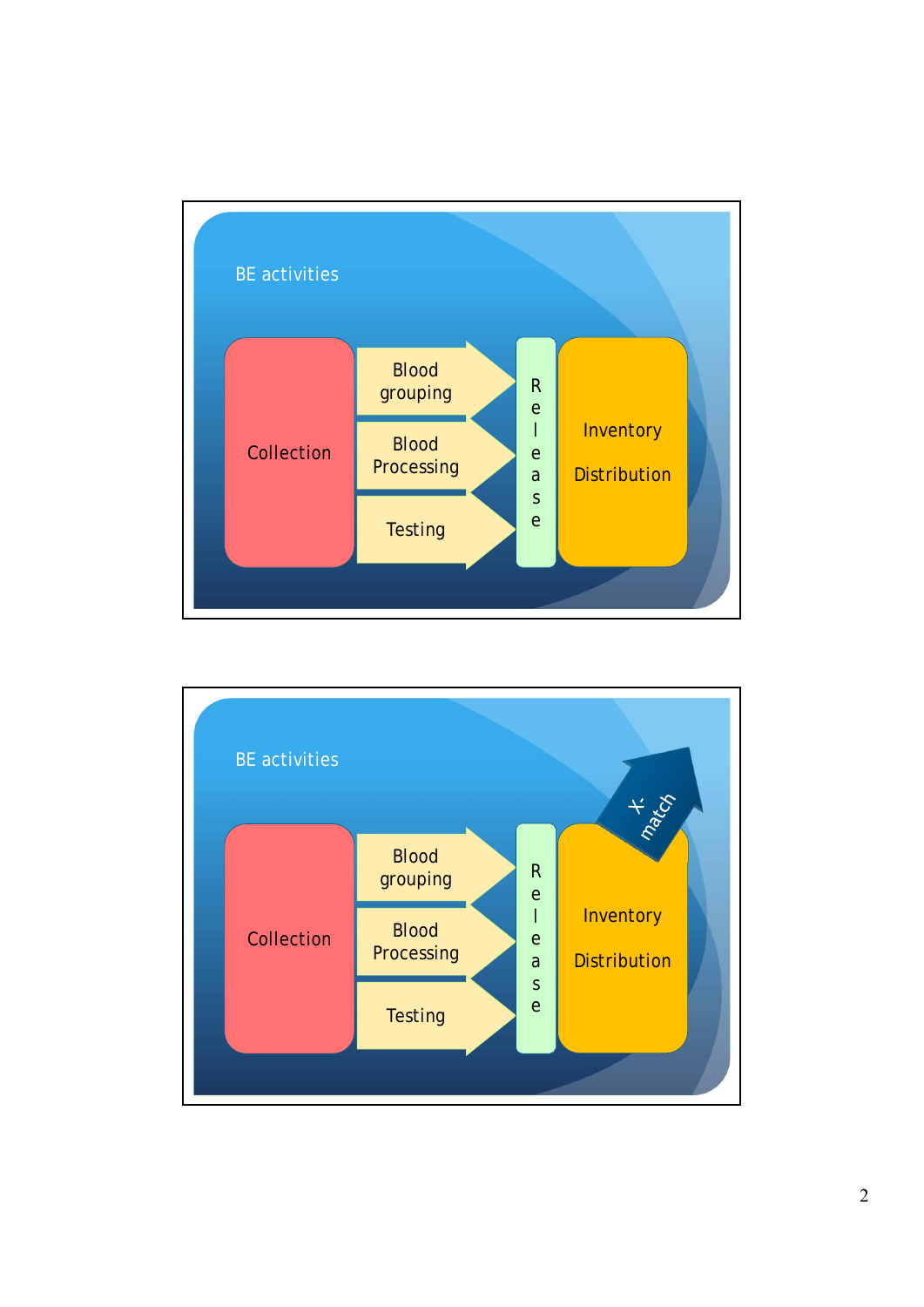

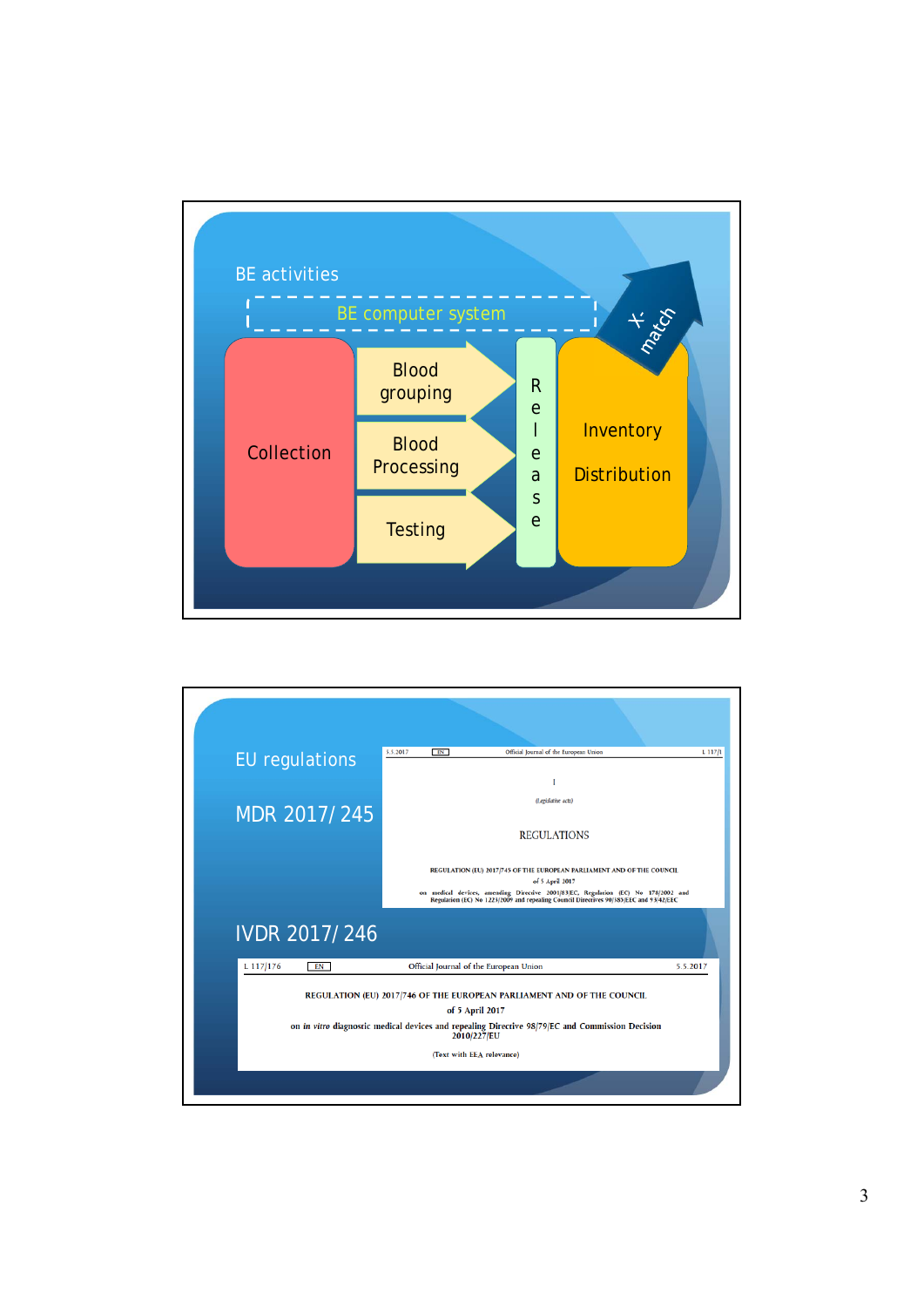

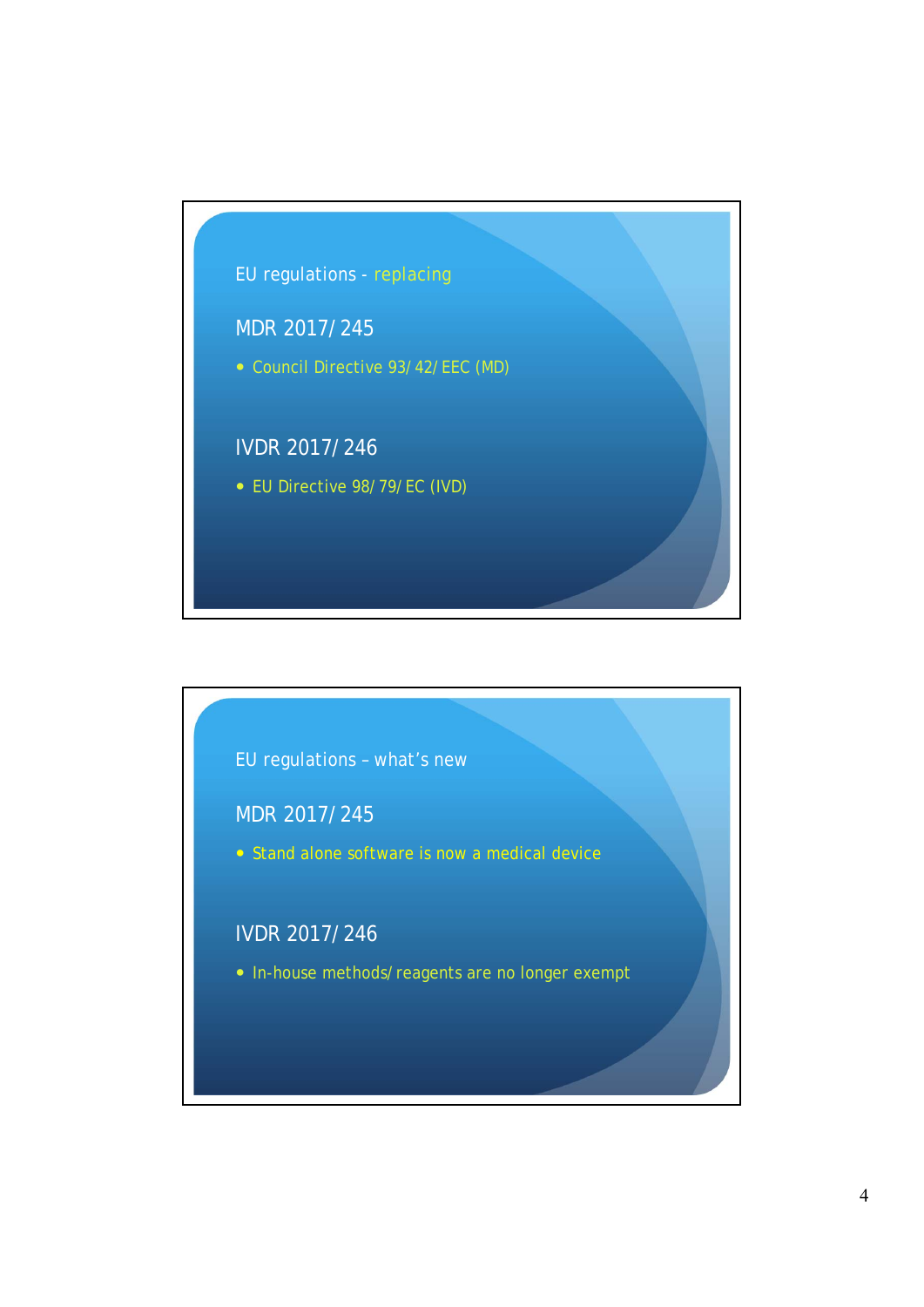

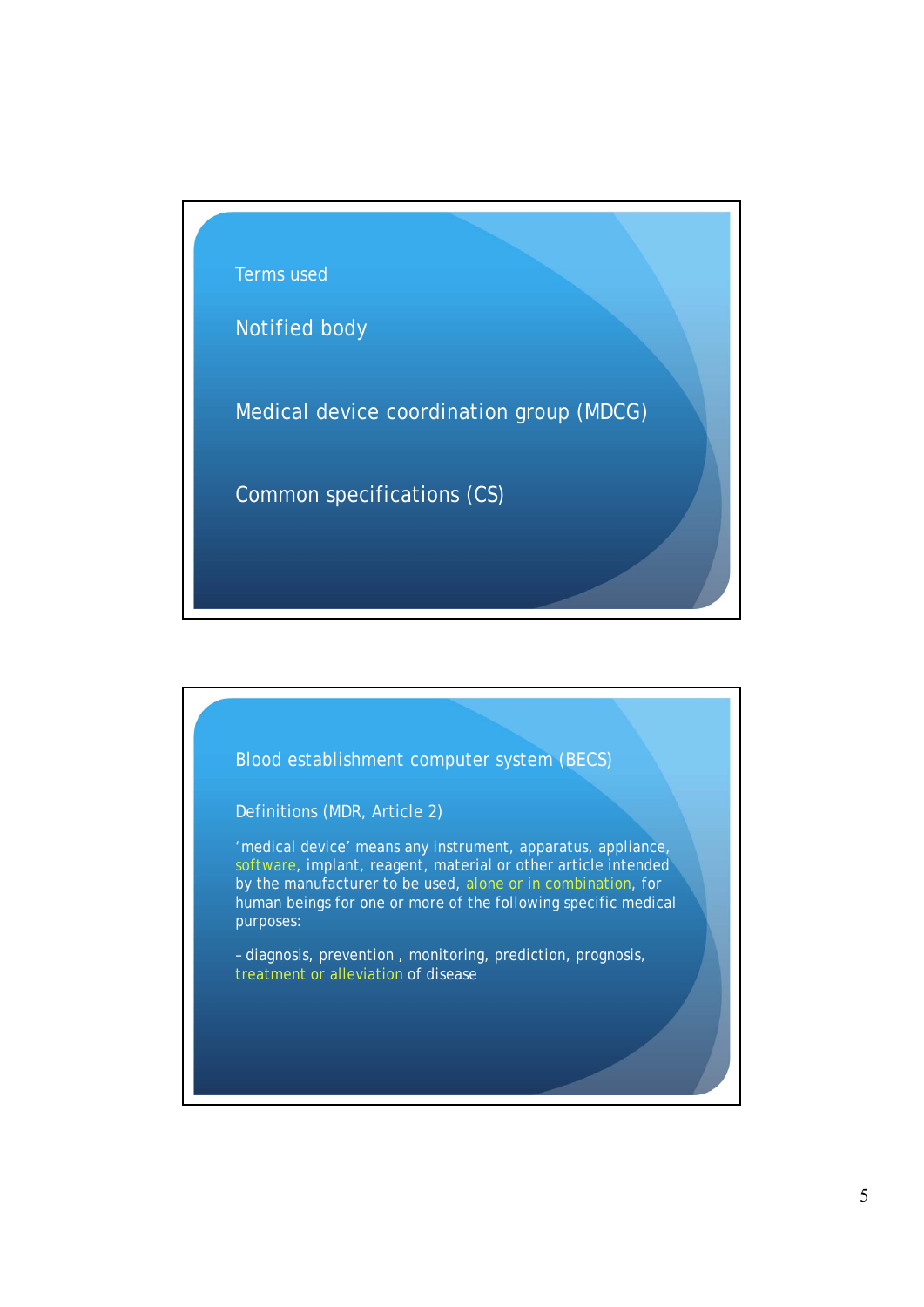

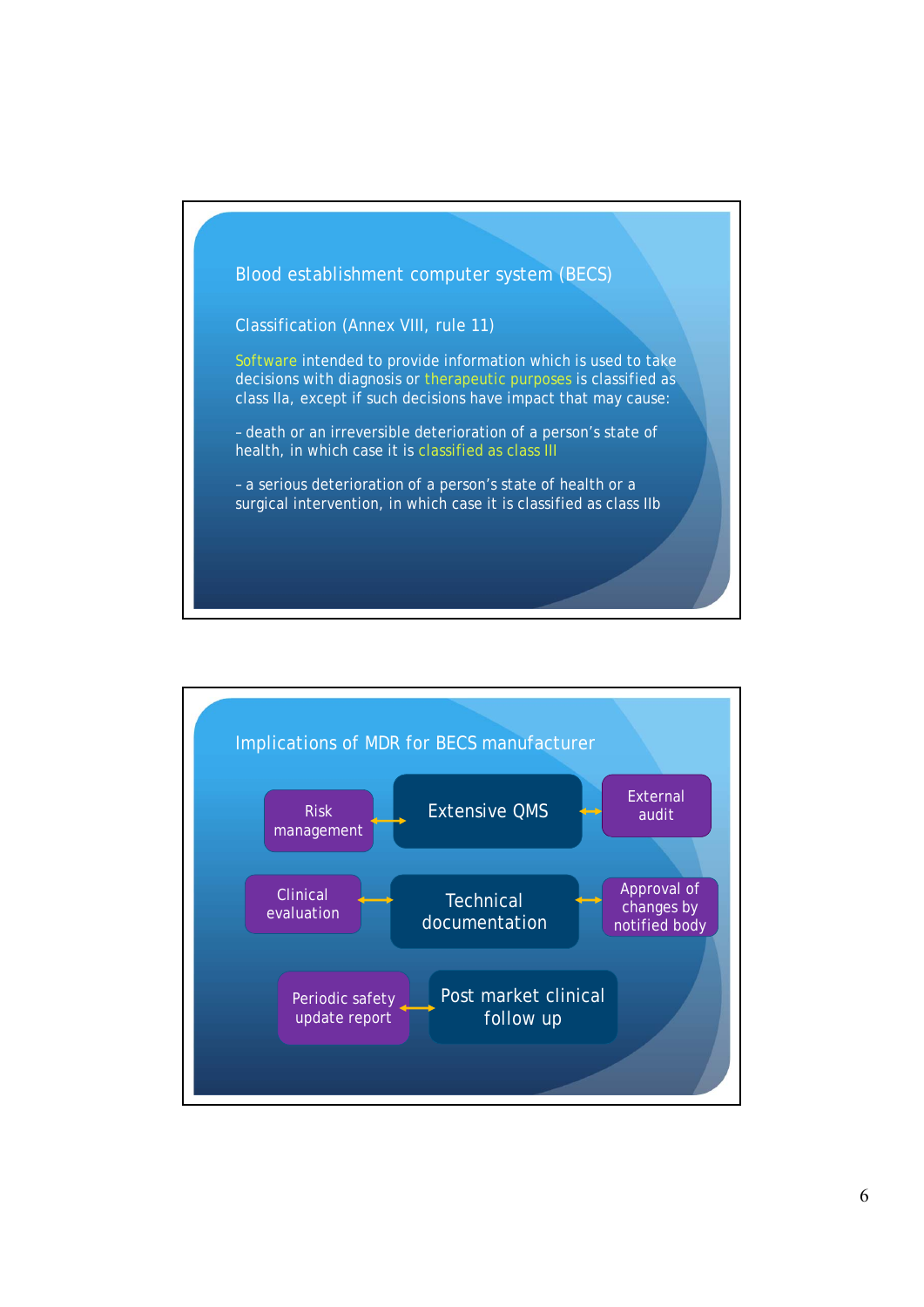

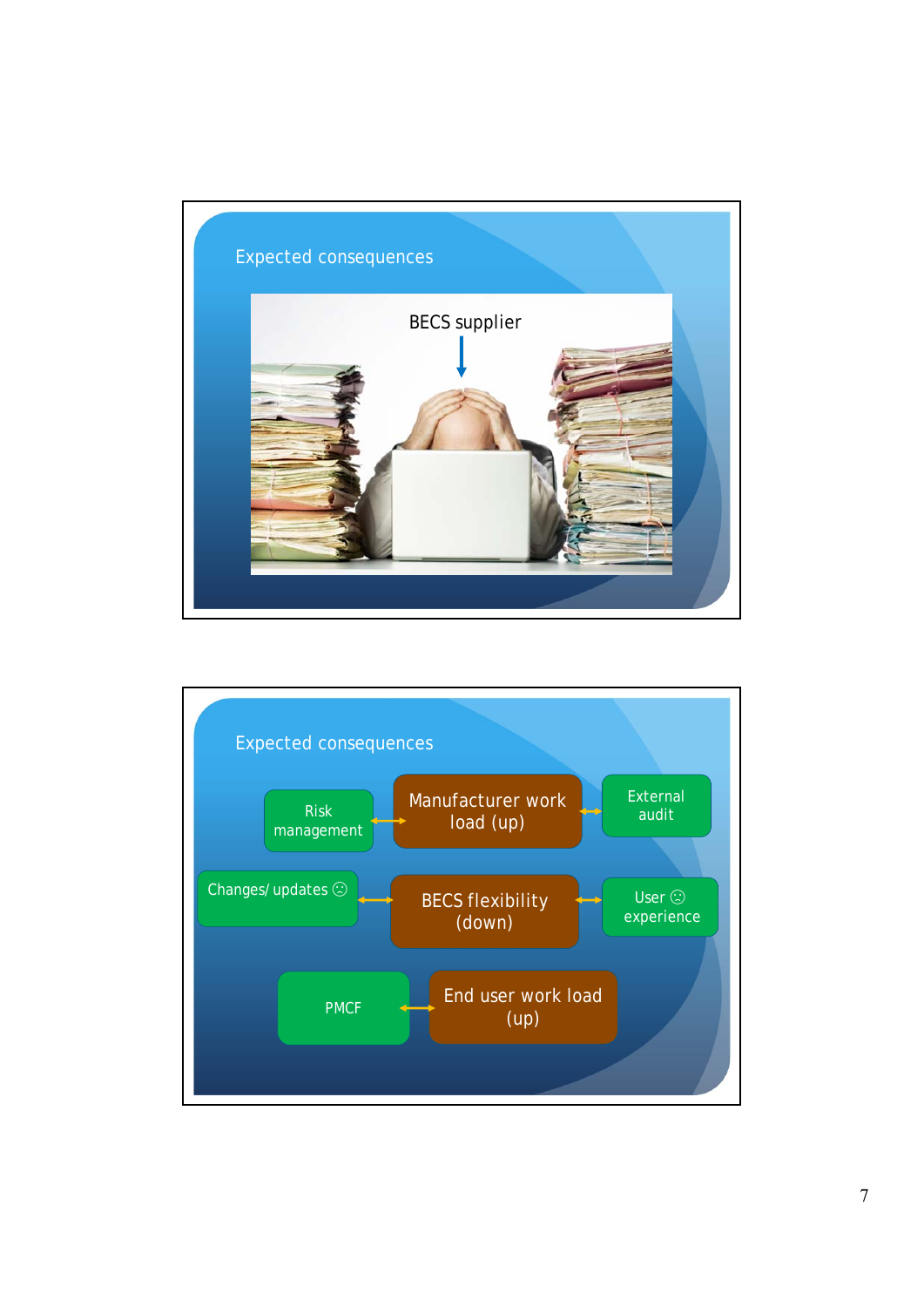

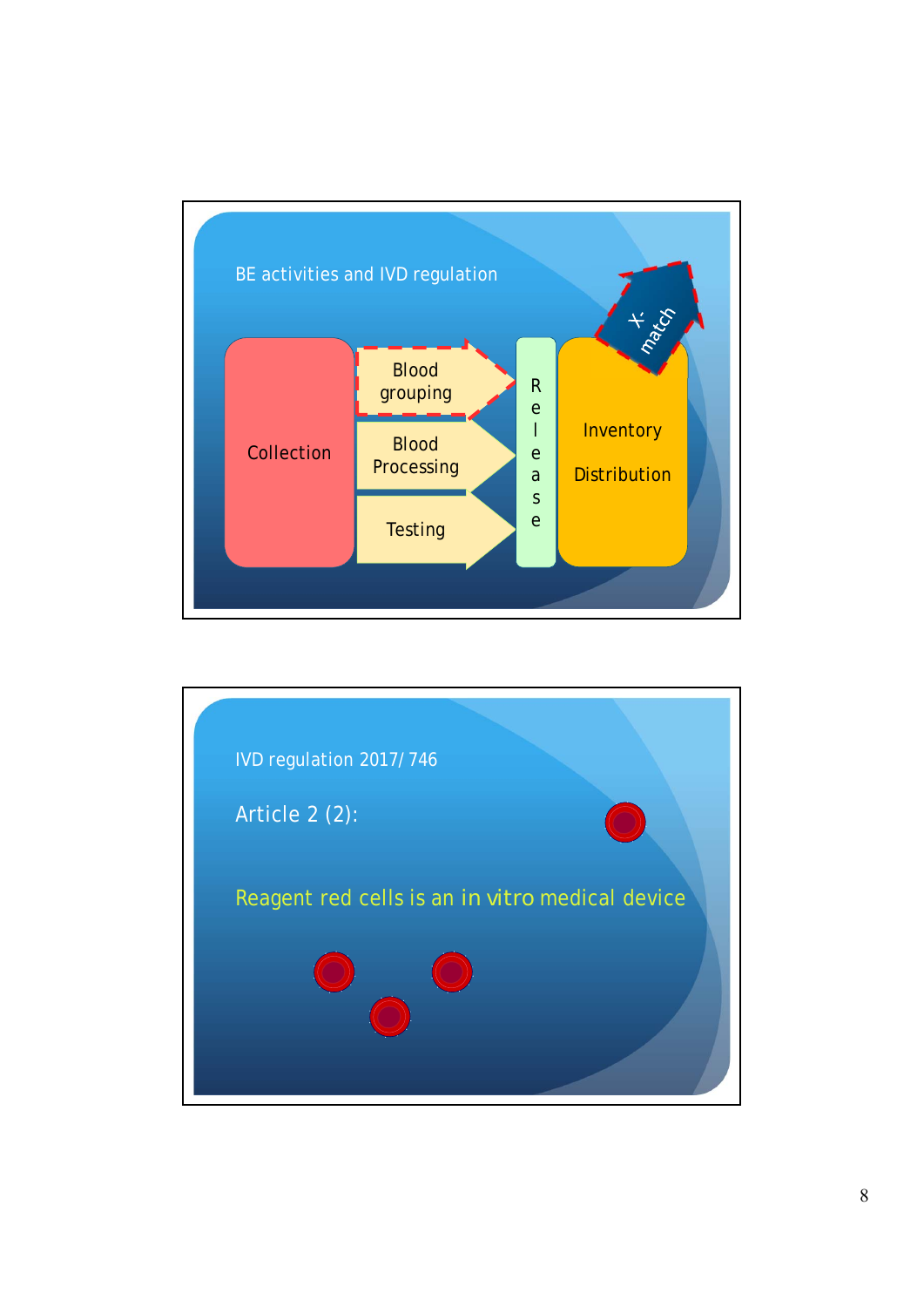## **Classification** ANNEX VIII, Rule 2

Devices to be used for blood grouping…..are classified as class C, except when intended to determine any of the following markers:

- ABO system
- Rhesus system
- Kell system
- Kidd system
- Duffy system

In which case they are classified as class D



Article 5 (5)

- 1. Not transferred to other legal entity
- 2. Appropriate QMS
- 3. Compliance with EN ISO 15189
- 4. Justification for use of not CE-approved reagent
- 5. ….8.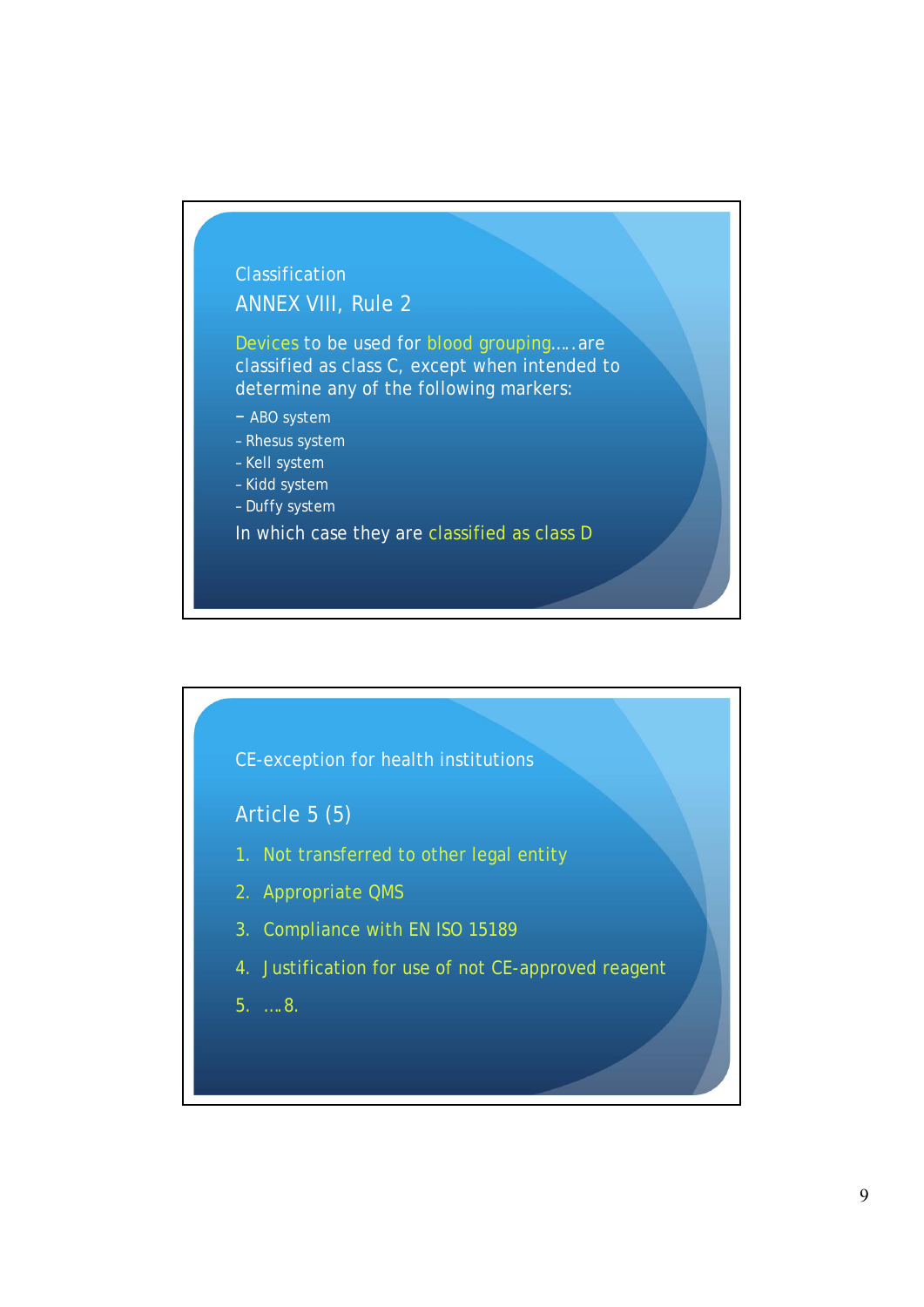